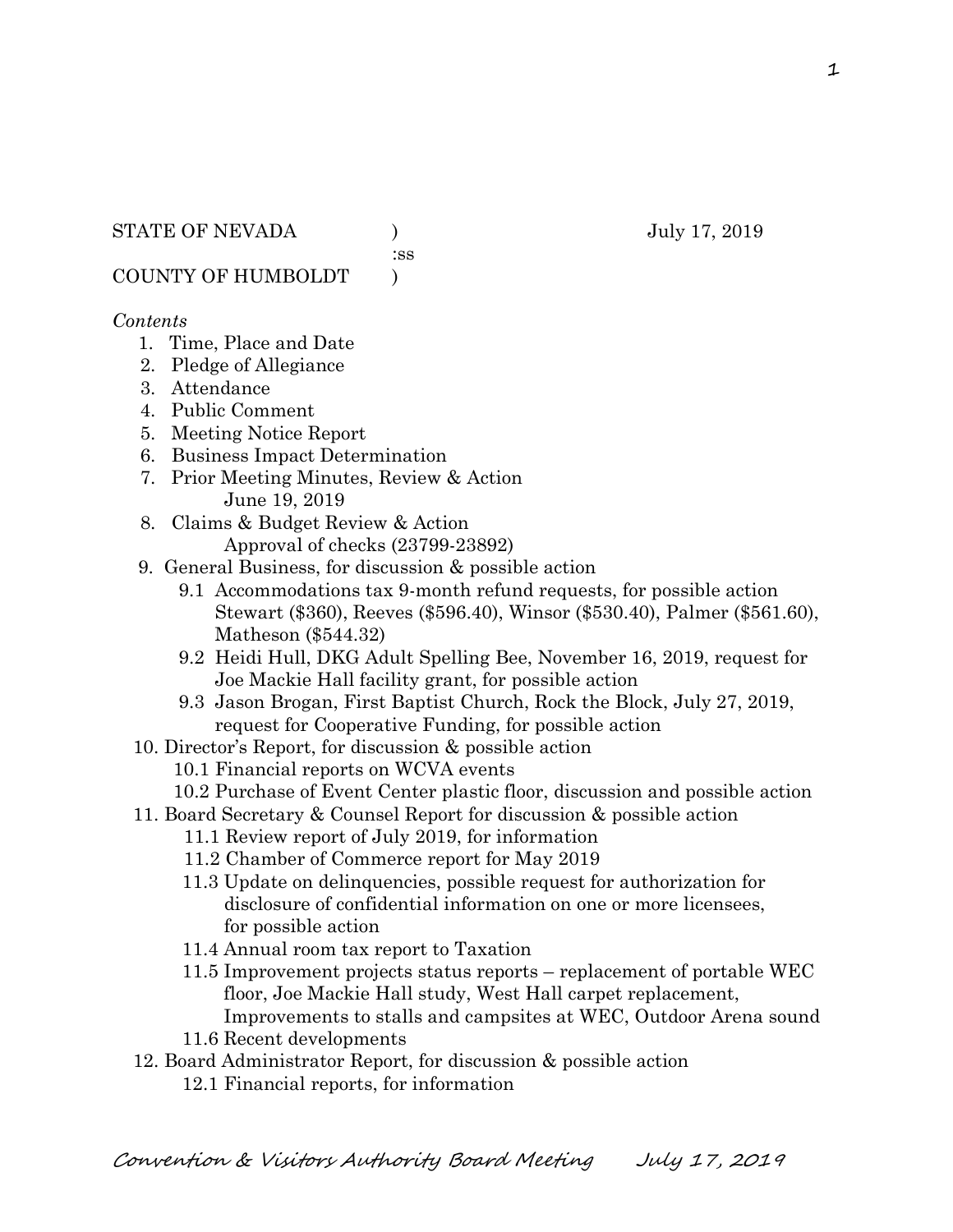- 14. Next Meeting Date
- 15. Adjournment

#### **MINUTES, JULY 17, 2019**

**1. Time, Place and Date.** The Winnemucca Convention and Visitors Authority met in regular session in full conformity with the law at the Winnemucca Convention Center, West Hall, Winnemucca, Nevada at 4:00 pm on Wednesday, July 17, 2019 with Chairman Terry Boyle presiding.

#### **2. Pledge of Allegiance.**

|                    | <b>3. Attendance.</b> Convention and Visitors Authority Board Officials Present: |
|--------------------|----------------------------------------------------------------------------------|
| Terry Boyle        | Chairman and Motel Representative                                                |
| <b>Brian Stone</b> | Vice Chairman and Hotel Representative                                           |
| Jim Billingsley    | Treasurer and City Representative                                                |
| John Arant         | Business Representative                                                          |
| Ron Cerri          | County Representative                                                            |
| Bill Macdonald     | Secretary and Counsel                                                            |
| Kendall Swensen    | Board Administrator                                                              |
|                    |                                                                                  |

*Convention and Visitors Authority Board Officials Absent:* None

*Staff Members Present:* Kim Petersen Director Shelly Noble Administrative Clerk

*Staff Members Absent:* None

*Others Present:* Steve Nielsen P3 Partners

 Heidi Hull Omicron Delta Kappa Gamma Maria Miller Omicron Delta Kappa Gamma Pilar Herrera Omicron Delta Kappa Gamma Dave Garrison First Baptist Church Jason Brogan First Baptist Church Michelle Brogan First Baptist Church Zach Brogan First Baptist Church Jackie Riggan Omicron Delta Kappa Gamma Cody Jensen First Baptist Church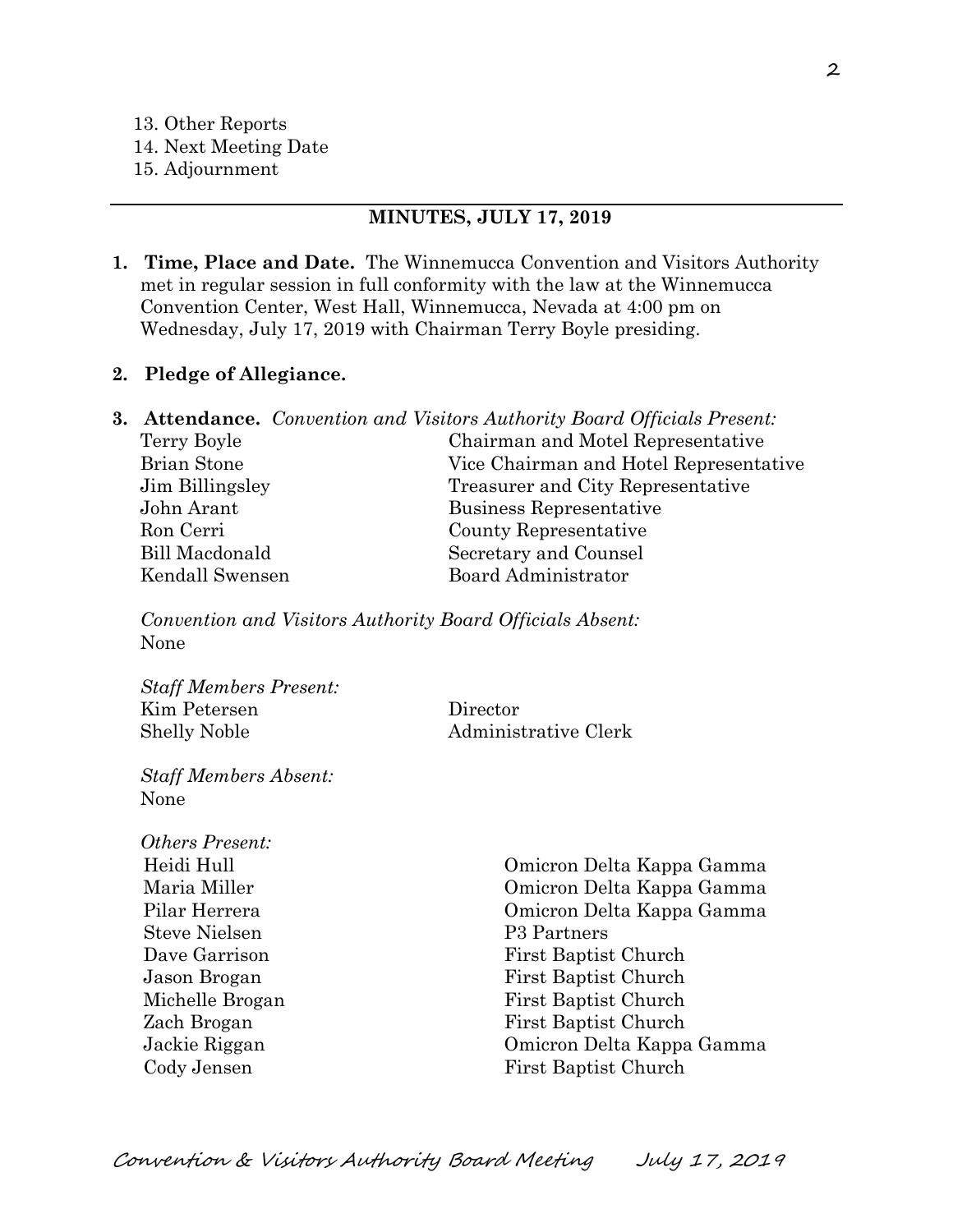## **4. Public Comment**

None.

## **5. Meeting Notice Report.**

Chairman Boyle reported that notice, including meeting agenda, was posted by Shelly Noble by 9:00 am Friday, July 12, 2019 at Humboldt County Library, Court House, Post Office, City Hall and Convention Center West Hall. No persons have requested mailed notice during the past six months.

- **6. Business Impact Determination.** Chairman Boyle asked whether any agenda item proposes the adoption by the city or by the county or by the WCVA of any rule, including any ordinance or resolution which would impose, increase or change the basis for the calculation of a fee that is paid in whole or in substantial part by businesses, which would impose a direct and significant economic burden upon a business or directly restrict the formation or expansion of a business, pursuant to NRS Chapter 237? The Chairman called for board or public input thereon; Counsel reported there was no agenda problem; there was no public comment thereon. Action will be taken.  *Ron Cerri made a motion that there appears to be no business impacting fee matter on today's agenda. The motion carried, 5-0.*
- **7. Minutes, Review & Action**

Prior meeting minutes of June 19, 2019. *Brian Stone made a motion to accept the minutes of the June 19, 2019 meetings. Motion carried, 5-0.* 

**8. Claims, Review & Action** The following claims, which had been submitted in list form to the board members for review with their 3-day meeting notice and agenda, with the opportunity to obtain further information before or at the meeting, were submitted for payment on July 17, 2019:

| BANK ACCOUNT      | <b>CHECK NUMBERS</b> | AMOUNT       |
|-------------------|----------------------|--------------|
| Nevada State Bank | 23799 - 23892        | \$232,659.48 |

*Terry Boyle made a motion to approve all claims as submitted. The motion carried, 5-0.*

**9. General Business, for discussion & possible action**

**9.1 Accommodations tax 9-month refund requests, for possible action Stewart (\$360), Reeves (\$596.40), Winsor (\$530.40), Palmer (\$561.60), Matheson (\$544.32)** *Terry Boyle made a motion to approve the accommodation tax 9-month refunds for Jack Stewart (\$360), Brandon Reeves*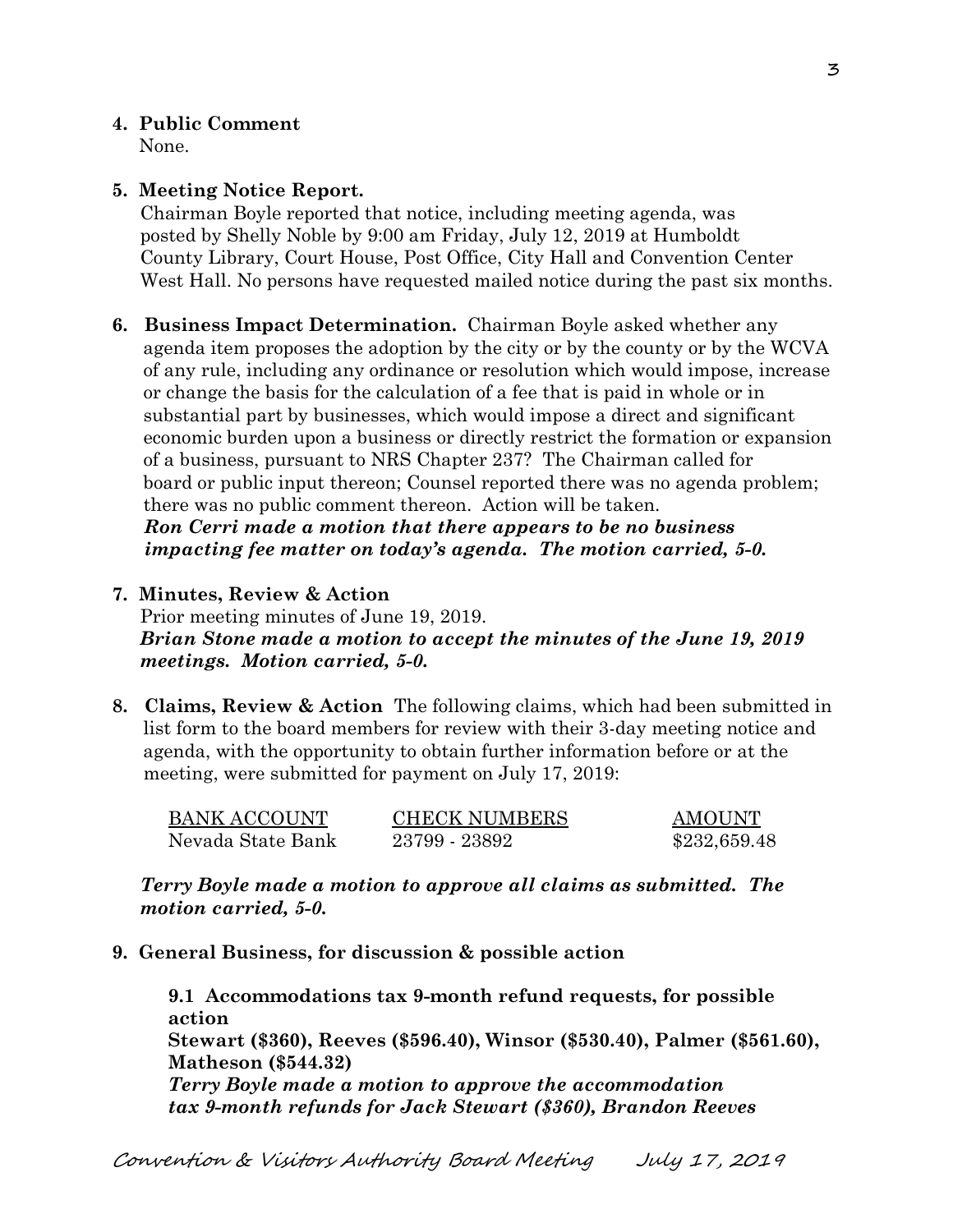## *(\$596.40), Erron Winsor (\$530.40), James Palmer (\$561.60), and Dave Matheson (\$544.32). Motion carried, 5-0.*

## **9.2 Heidi Hull, DKG Adult Spelling Bee, November 16, 2019, request for Joe Mackie Hall facility grant, for possible action**

This event is a fundraiser produced by a local teachers organization. Proceeds help to support various projects within our local school district. The first spelling bee was held last year at the Boys & Girls Club. Since that location is focused on youth, and this event serves alcohol as part of the fundraising efforts, the organization would like to hold it here at the Convention Center. Last year's spelling bee was successful with adult teams competing for bragging rights and this group hopes to make this an annual event. *Ron Cerri made a motion to approve a \$600 Joe Mackie Hall facility grant for the DKG Adult Spelling Bee, November 16, 2019. Motion carried, 5-0.* Delta Kappa Gamma is responsible for any other customary Convention Center charges.

# **9.3 Jason Brogan, First Baptist Church, Rock the Block, July 27, 2019, request for Cooperative Funding, for possible action**

This event was first held last year in the Winners parking lot and featured Christian musical groups. It was well received and attracted about 500 spectators. This year's event will again be in the Winners parking lot and they are expecting a much larger crowd since they have contracted with three popular Christian bands. Members of the First Baptist Church have raised funds and Mr. Brogan is hopeful that WCVA will assist with covering expenses so that they can continue to offer this as a free concert. Mr. Brogan is expecting spectators from Reno and Salt Lake City since the performers that will be here have regional appeal. This will be a family-friendly event that everyone is invited to attend and is planned to be over by 11 pm. Mr. Brogan hopes to grow this into a 2 or 3 day Christian concert event. *John Arant made a motion to approve a \$5,000 grant to the First Baptist Church for their Rock the Block concert, July 27, 2019. Motion carried, 5-0.*

## **10. Director's Report.**

## **10.1 Financial reports on WCVA events**  No report.

## **10.2 Purchase of Event Center plastic floor, discussion and possible action**

We received one bid for this floor in the amount of \$173,966.45 from Macro Plastics, Inc. As discussed in May, this floor will be more heavy duty than the one we're currently using. The old floor will be used in the Pavilion, when necessary (horseshoe tournaments, etc.). *Jim Billingsley made a* 

4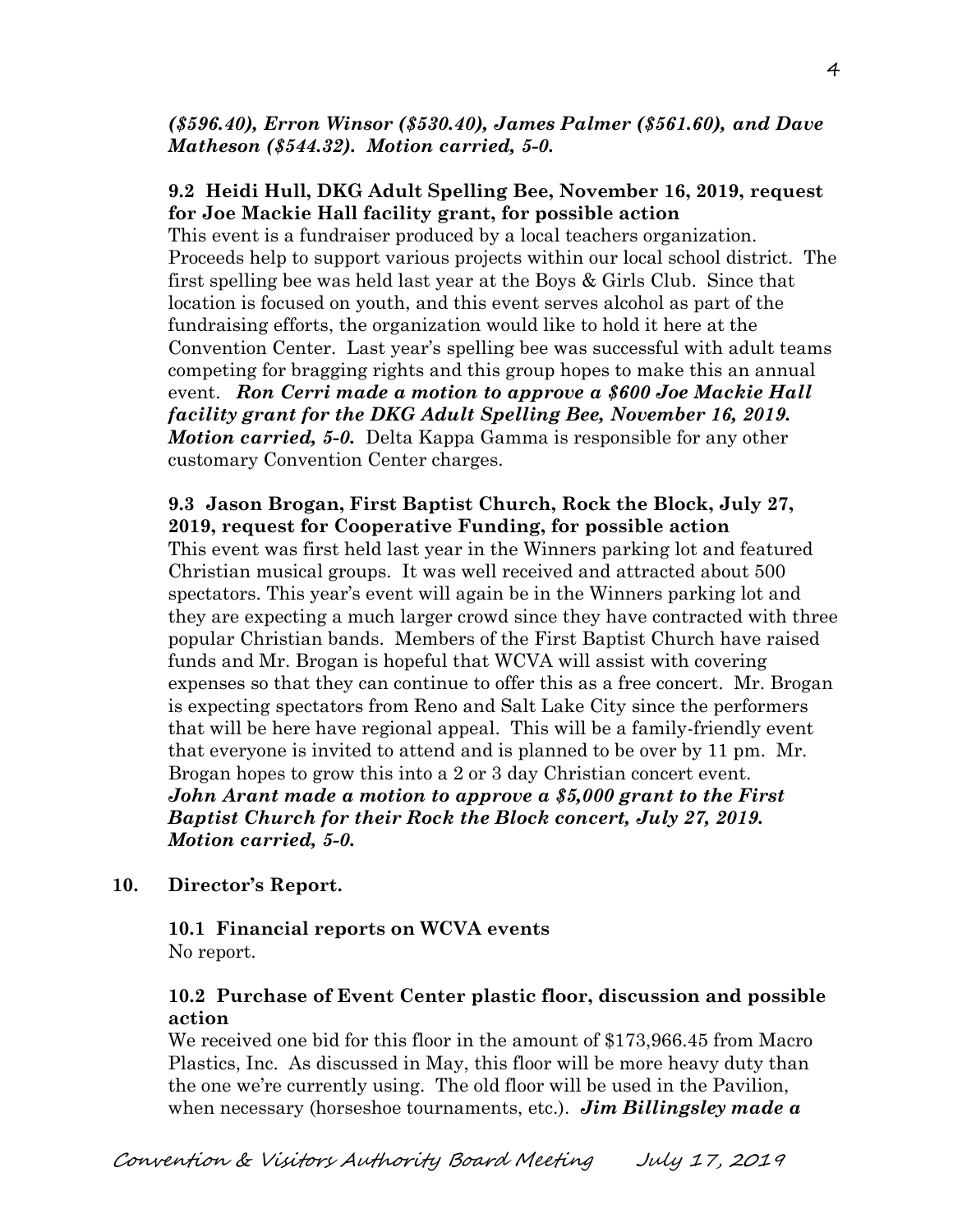*motion to accept the bid from Macro Plastics, Inc. for the plastic floor to be used in the Event Center in the amount of \$173,966.45. Motion carried, 5-0.*

**11. Secretary and Counsel, Monthly report, for discussion & possible Action**

 **11.1 Review report of July 2019, for information** Bill's report was distributed to board members at today's meeting.

**11. Chamber of Commerce report for June 2019, for review** No report.

### **11.3 Update on delinquencies, possible request for authorization for disclosure of confidential information on one or more licensees, for possible action**

Included in Bill's report.

#### **11.4 Annual room tax report to Taxation**

This is a report due by August 15 to the state. Bill will get with Kendall to get the information he needs to complete the report and get a copy to each board member.

#### **11.5 Improvements project status reports**

-West Hall carpet project is completed with the exception of Darrel's upstairs office. Bill will prepare Notice of Completion.

-West Hall roof project is completed.

-West Hall HVAC project is completed.

-Joe Mackie Hall study – Steve Nielsen addressed the board to discuss the process and some of the many options that have been discussed. Almost all of the options have come in significantly more expensive than expected. It is for this reason that Mr. Nielsen will continue to research other options that would be more in line with what this board requires and at a cost that they are comfortable with. Kendall will run some numbers to see what kind of monthly payment we would need to consider at various cost levels.

#### **11.6 Recent developments**

No report.

### **12. Board Administrator.**

#### **12.1 Financial Reports, for discussion**

Room tax collections continue to be up slightly for the year.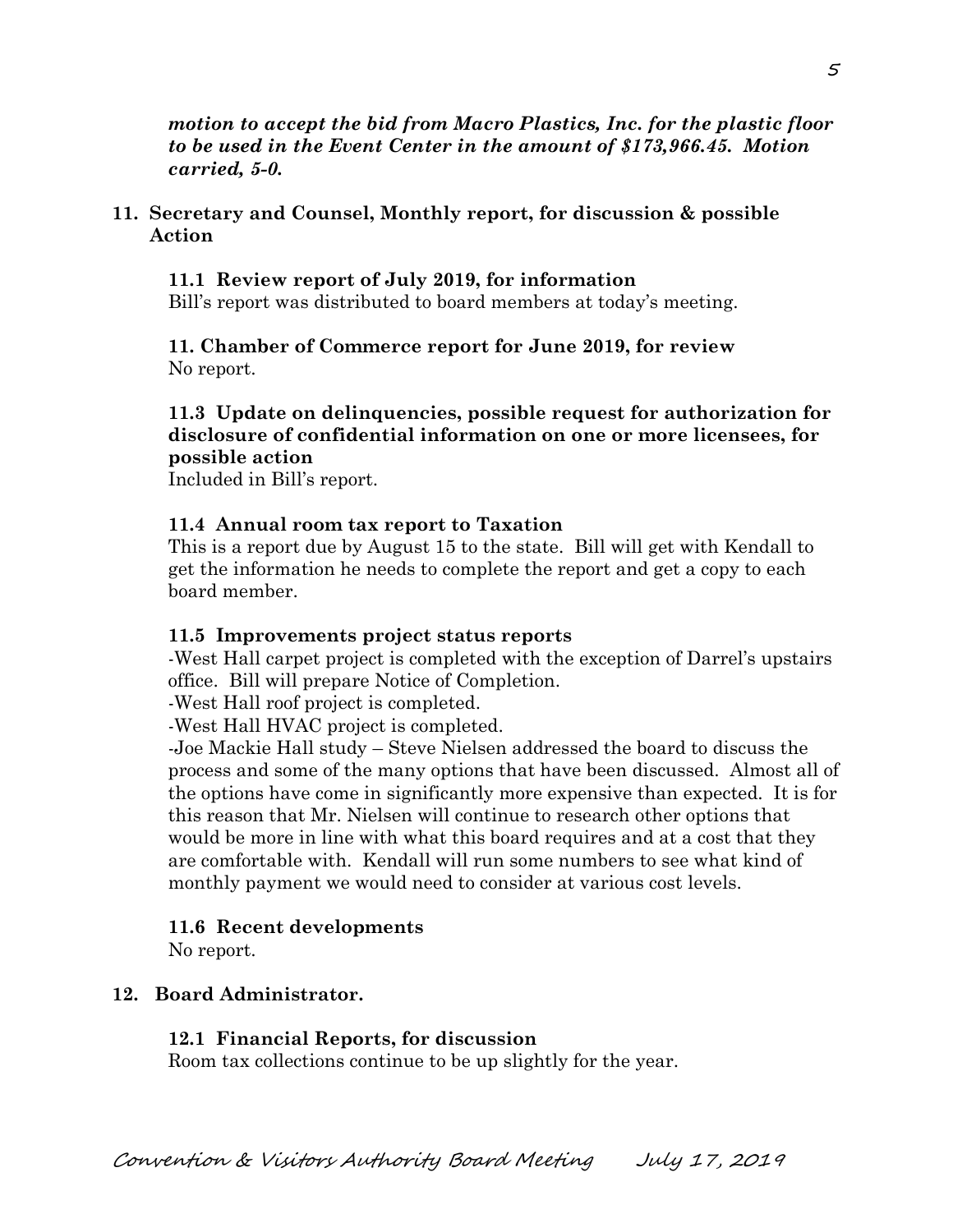### **13. Other reports**

#### **13.1 WEC outdoor arena sound system**

The sound system is completed and worked very well at Silver State International Rodeo earlier this month.

#### **13.2 WEC stall project**

This project is completed, as well, so SSIR participants could utilize these covered stalls during this event.

#### **13.3 2018/2019 audit**

Kendall reported that the audit prep has begun and he will move forward with the audit in the upcoming weeks.

## **14. Public Comment**

None.

### **15. Regular Business. Next Meeting. The Board confirmed the next regular meeting date of Wednesday, August 21, 2019, 4:00 pm.**

## **16. Adjournment.** *Ron Cerri made a motion to adjourn this meeting. Motion carried, 5-0.*

The meeting was adjourned to the next regular meeting, or to the earlier call of the Chairman or to the call of any three (3) members of the Board on three (3) working days notice.

Respectfully submitted,

Shelly Noble

| <b>APPROVED ON</b> |  | 2019 |  |
|--------------------|--|------|--|
|--------------------|--|------|--|

| As written |  |  |
|------------|--|--|
|            |  |  |

| As corrected |  |
|--------------|--|
|--------------|--|

Winnemucca Convention & Visitors Authority Board

Convention & Visitors Authority Board Meeting July 17, 2019